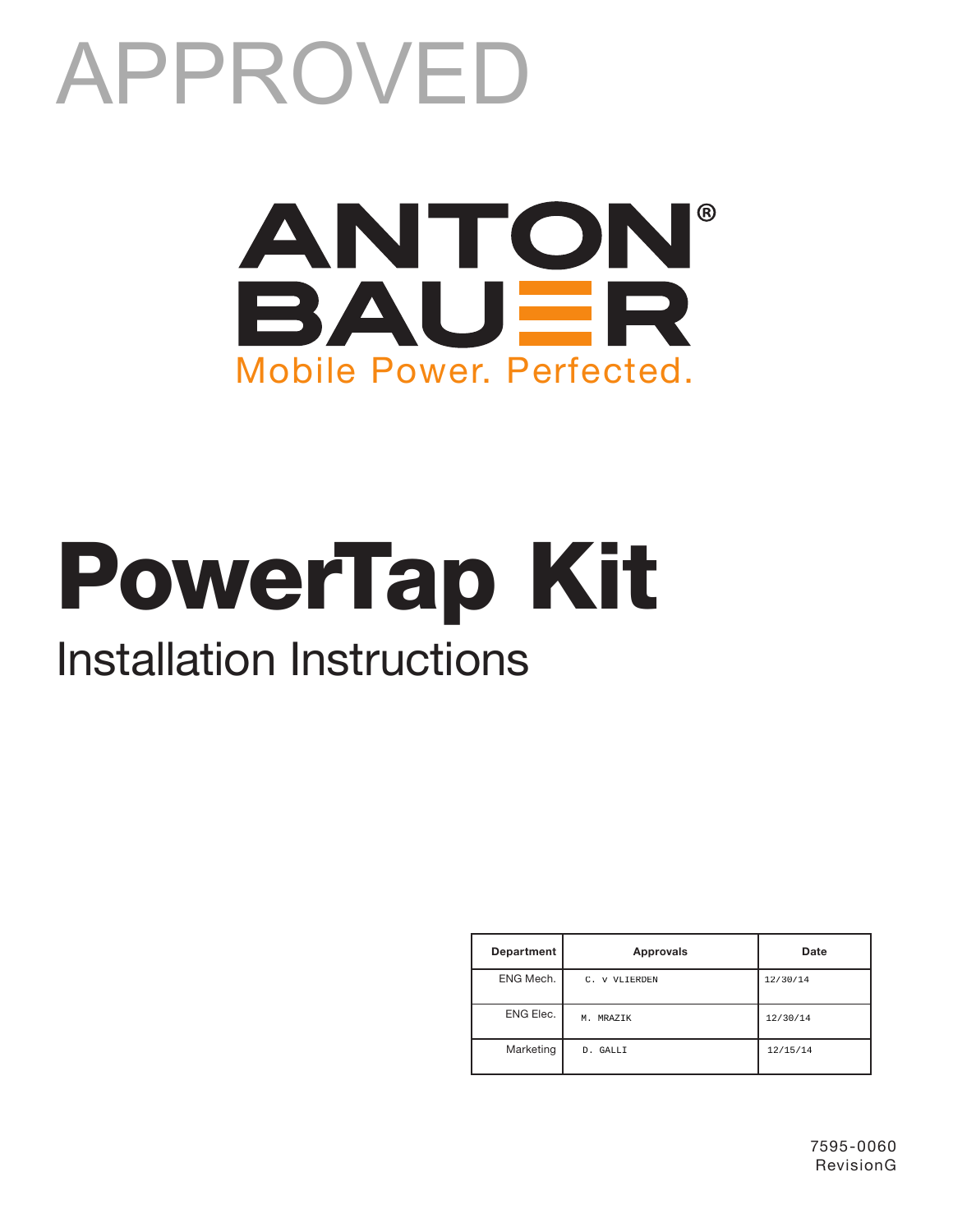

1 | IMPORTANT

WHAT'S INCLUDED

2-3 INSTALLATION INSTRUCTIONS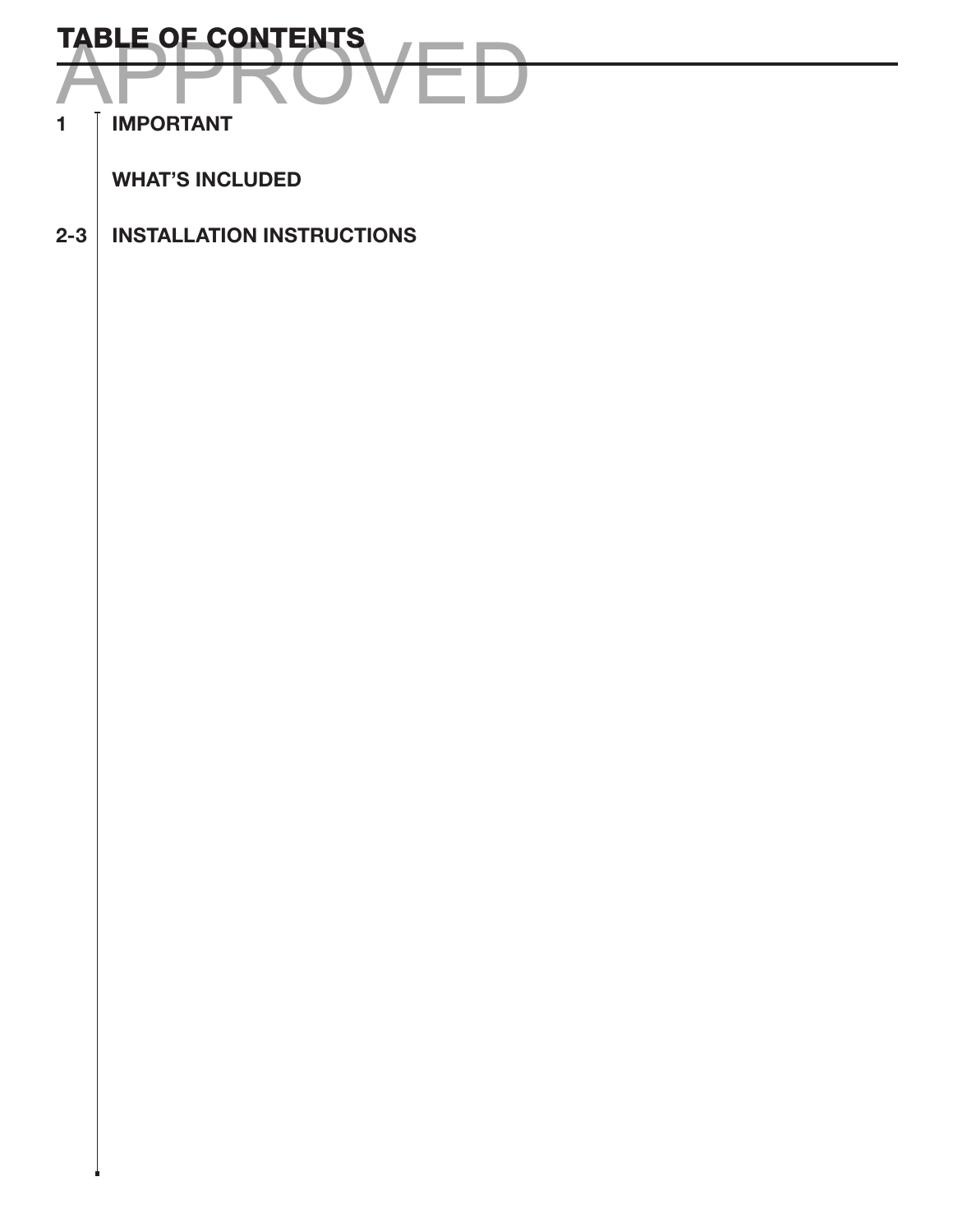### READ AND UNDERSTAND THIS MANUAL BEFORE OPERATION ROVED

The Anton/Bauer PowerTap® Connector allows the direction of the PowerTap Cable to exit from the opposite side of the Connector Housing, thus providing a more convenient method by which to dress the PowerTap Cable on specific applications.

#### IMPORTANT: PLEASE TAKE NOTE OF CABLE POLARITY

Reversing the PowerTap Cable exit location (per instructions contained in this document) will also reverse the polarity of the corresponding connector or un-terminated wires. Equipment damage may be caused if proper cable polarity is not observed. Use the polarity markings located on the PowerTap Connector Housing to verify correct equipment cable polarity.

Example: XLR-4 Connector: Pin 1 (-) negative to (+) positive polarity, Pin 4 (+) positive to (-) negative polarity, OR (+) positive flagged wire to (-) negative polarity

Contact Anton/Bauer Field Support at (203) 925-4991 or support@antonbauer.com with any questions regarding this product.



#### WHAT'S INCLUDED

IMPORTANT

Your purchase of the PowerTap Kit will include the following:

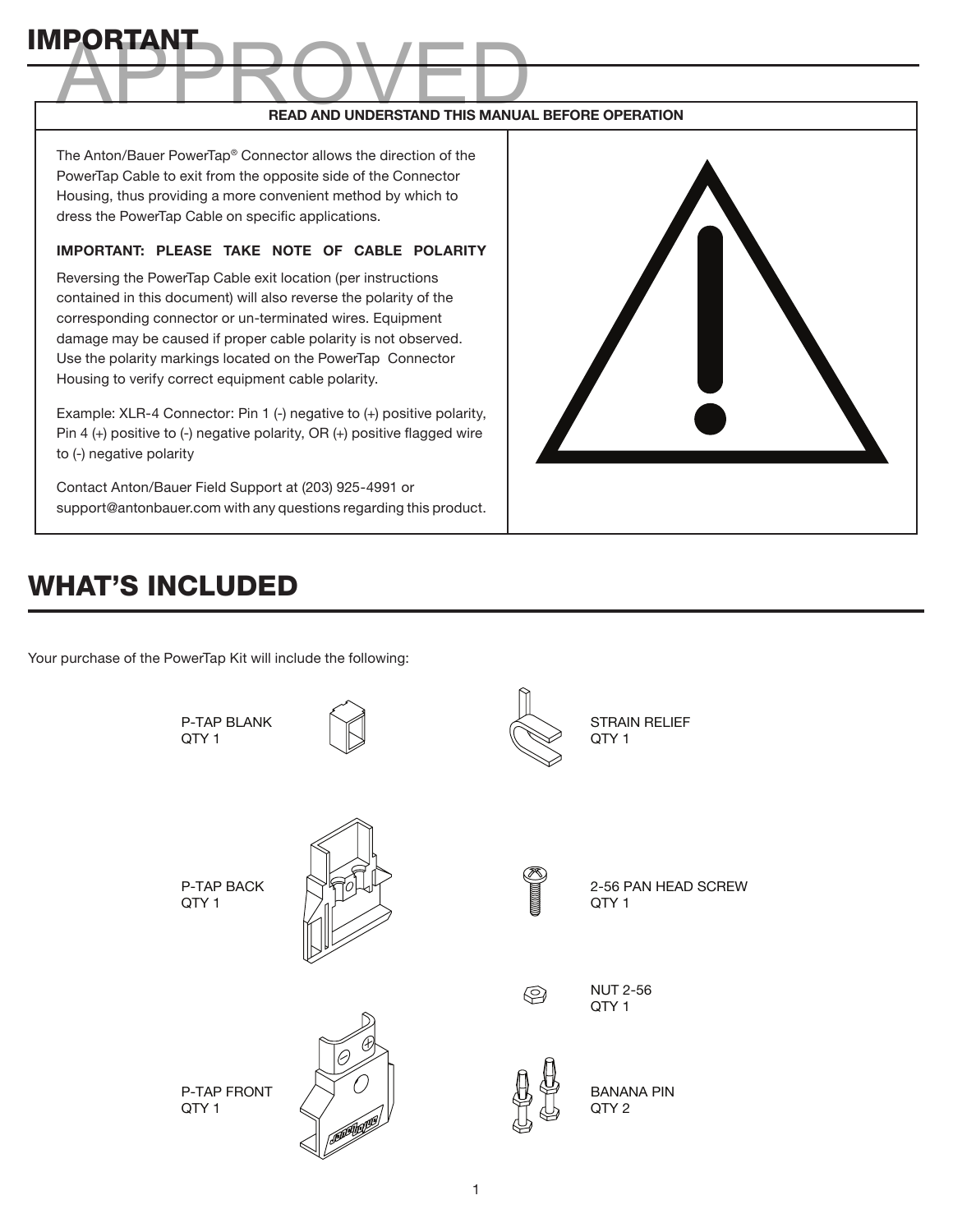

#### Step 2

If using a new cable, solder the (2) included Banana Pins onto the cable. For proper installation of the cable one end should be cut approximately 3/4 of an inch shorter than the other. In our example the (+) positive wire is the shorter of the two.

Note: excess solder on the sides of the Banana Pins will obstruct proper closing of the housing. Ensure solder fillet is only on the top.



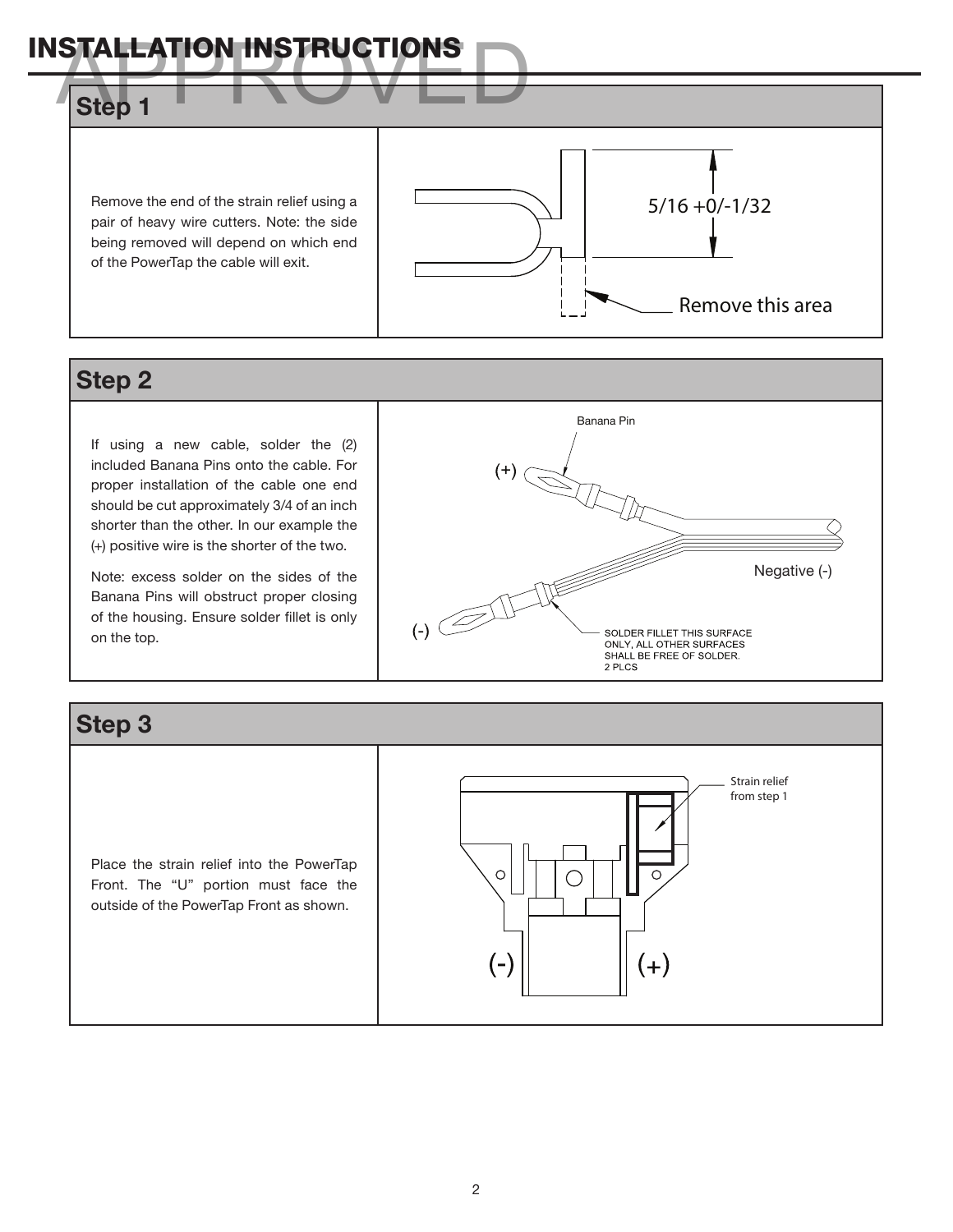#### INSTALLATION INSTRUCTIONS Step 4 Place the cable assembly from Step 2 into the PowerTap Front, on top of the strain relief. Ensure that the Banana pins are seated correctly. Crimp the strain relief onto the cable using a pair of pliers, or similar. Crimp the Strain relief

 $(-)$ 

#### Step 5

Install the P-Tap Blank into the PowerTap Front as shown. Note the orientation of the lip.



 $(+)$ 

#### Step 6

Install the PowerTap Back onto the assembly. Insert the 2-56 Nut into the hexagon hole. Insert the 2-56 Pan Head Screw into the opposite side and tighten.